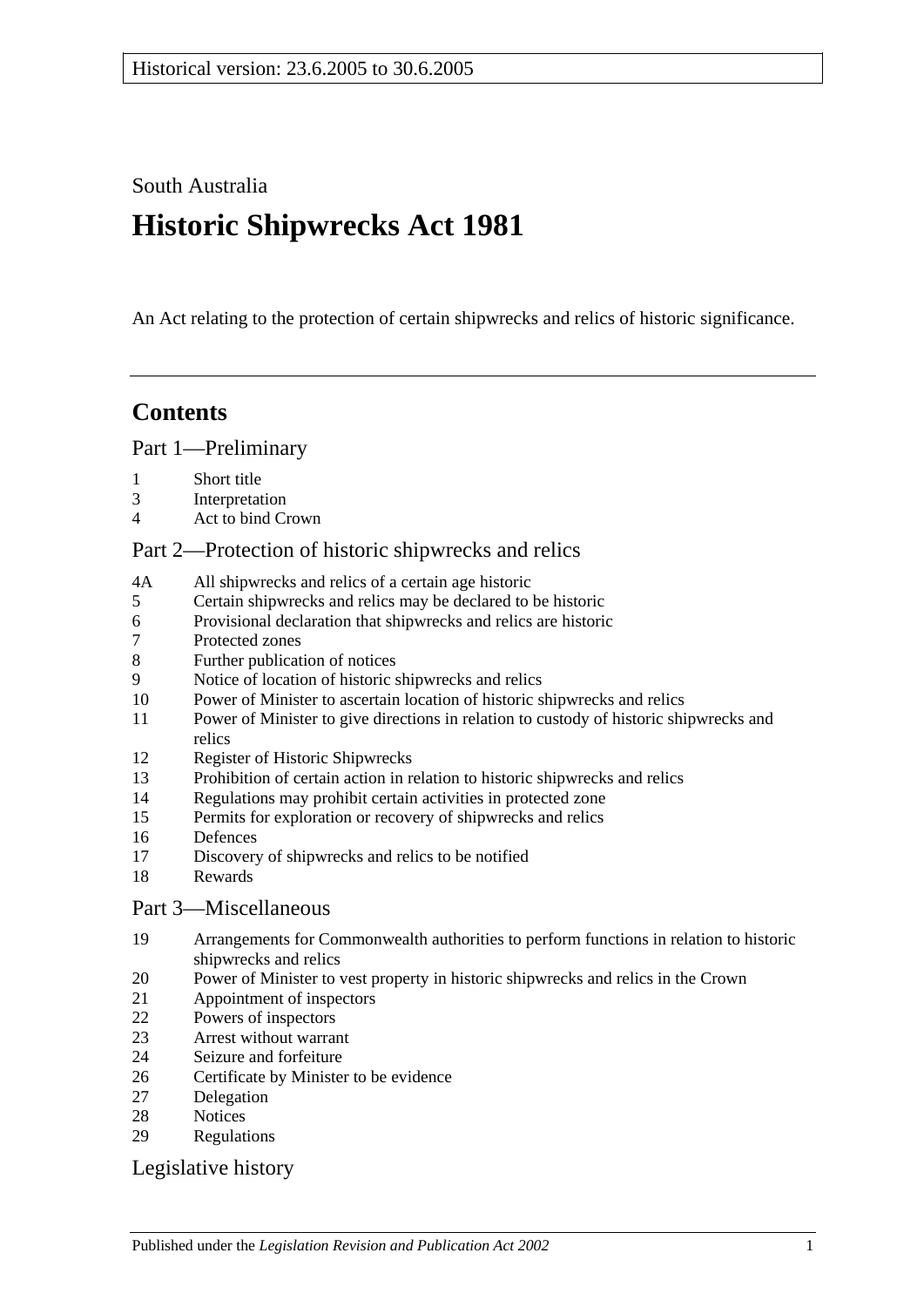### <span id="page-1-0"></span>**The Parliament of South Australia enacts as follows:**

# **Part 1—Preliminary**

#### <span id="page-1-1"></span>**1—Short title**

This Act may be cited as the *Historic Shipwrecks Act 1981*.

#### <span id="page-1-2"></span>**3—Interpretation**

(1) In this Act, unless the contrary intention appears—

*the Commonwealth Act* means the *Historic Shipwrecks Act 1976* of the Commonwealth;

*historic relic* means—

- (aa) an article to which [section](#page-2-4)  $4A(3)$  or [\(4\)](#page-2-5) applies;
- (a) an article to which a notice in force under section 5(2) applies;
- (b) an article to which a notice in force under [section](#page-3-4) 6(2) applies;

#### *historic shipwreck* means—

- (aa) the remains of a ship to which [section](#page-2-6)  $4A(1)$  or [\(2\)](#page-2-7) applies; or
- (a) the remains of a ship to which a notice in force under section 5(1) applies; or
- (b) an article or articles to which a notice in force under [section](#page-3-5) 6(1) applies;

*inspector* means a person appointed as an inspector under [section](#page-9-3) 21 or a police officer;

*protected zone* means a protected zone constituted under [section](#page-3-1) 7;

*Register* means the Register of Historic Shipwrecks kept under [section](#page-5-1) 12;

*River Murray* has the same meaning as in the *[River Murray Act](http://www.legislation.sa.gov.au/index.aspx?action=legref&type=act&legtitle=River%20Murray%20Act%202003) 2003*;

*River Murray Protection Area* means a River Murray Protection Area under the *[River](http://www.legislation.sa.gov.au/index.aspx?action=legref&type=act&legtitle=River%20Murray%20Act%202003)  [Murray Act](http://www.legislation.sa.gov.au/index.aspx?action=legref&type=act&legtitle=River%20Murray%20Act%202003) 2003*;

*ship* includes any vessel used in navigation by water;

*territorial waters of the State* means—

- (a) waters within the limits of the State; or
- (b) waters adjacent to the State being waters to which the Commonwealth Act does not apply.
- (2) A reference in this Act to the remains of a ship, or to an article or articles being situated in, or having been removed from, any waters includes a reference to the remains of a ship or to an article or articles—
	- (a) being situated in or forming part of, or having been removed from, as the case may be, the surface or subsoil of land submerged by those waters; or
	- (b) being situated on or forming part of, or having been removed from, as the case may be, a reef in those waters.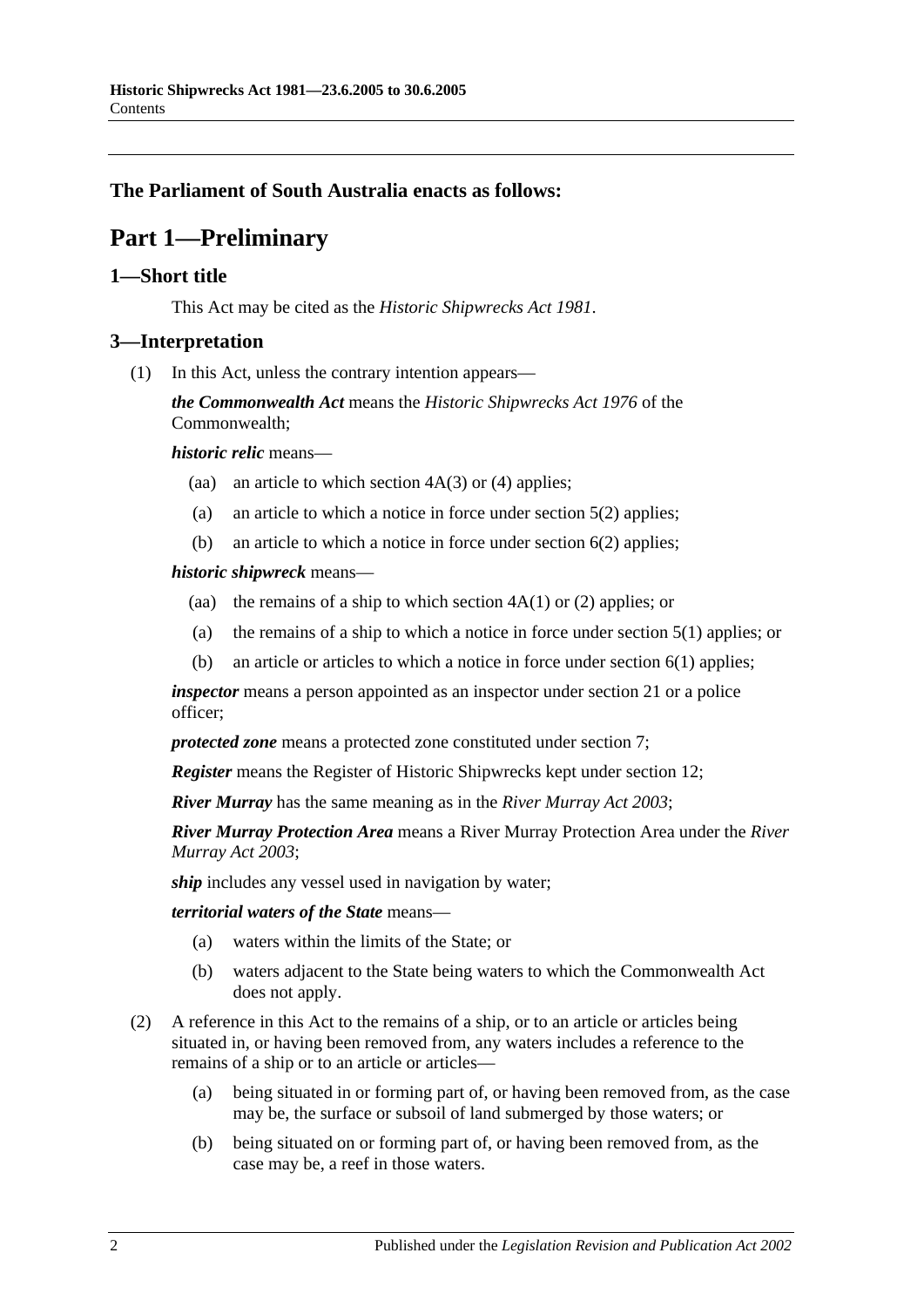- (3) A thing will not be taken not to be an article for the purposes of this Act by reason that it is attached to the remains of a ship, to a reef or, to the subsoil of submerged land.
- (4) A reference in this Act to an article associated with a ship will be construed as a reference to an article that appears to have formed part of, to have been installed or carried on, or to have been constructed or used by a person associated with, a ship.

#### <span id="page-2-0"></span>**4—Act to bind Crown**

This Act binds the Crown.

# <span id="page-2-1"></span>**Part 2—Protection of historic shipwrecks and relics**

#### <span id="page-2-6"></span><span id="page-2-2"></span>**4A—All shipwrecks and relics of a certain age historic**

- (1) The remains of ships that have been situated in territorial waters of the State for 75 years or more are historic shipwrecks for the purposes of this Act.
- <span id="page-2-7"></span>(2) The remains of ships that have been removed from territorial waters of the State (whether before or after the commencement of this subsection) are, after the 75th anniversary of the date on which the remains first came to rest on the seabed, historic shipwrecks for the purposes of this Act.
- <span id="page-2-4"></span>(3) Articles that have been situated in territorial waters of the State for 75 years or more and that were associated with ships are historic relics for the purposes of this Act.
- <span id="page-2-5"></span>(4) Articles that have been removed from territorial waters of the State (whether before or after the commencement of this subsection) and that were associated with ships are, after the 75th anniversary of the date on which the articles first came to rest on the seabed, historic relics for the purposes of this Act.
- (5) The Governor may, by proclamation, declare that this section does not apply to—
	- (a) the remains, or part of the remains, of a ship or class of ships; or
	- (b) an article or class of articles.

#### <span id="page-2-3"></span>**5—Certain shipwrecks and relics may be declared to be historic**

- (1) If the Minister is of the opinion that—
	- (a) the remains of a ship situated in territorial waters of the State; or
	- (b) any part of the remains of a ship removed from territorial waters of the State,

are of historic significance, the Minister may, by notice in the Gazette, declare the remains to be a historic shipwreck.

- (2) If the Minister is of the opinion that an article, particular articles or all articles associated with a ship and situated in, or removed from, territorial waters of the State are of historic significance, the Minister may, by notice in the Gazette, declare the article or articles to be a historic relic or historic relics.
- (3) Subject to this Act, a declaration under this Act continues to apply to remains or an article despite the removal of the remains or article from the territorial waters of the State after the making of the declaration.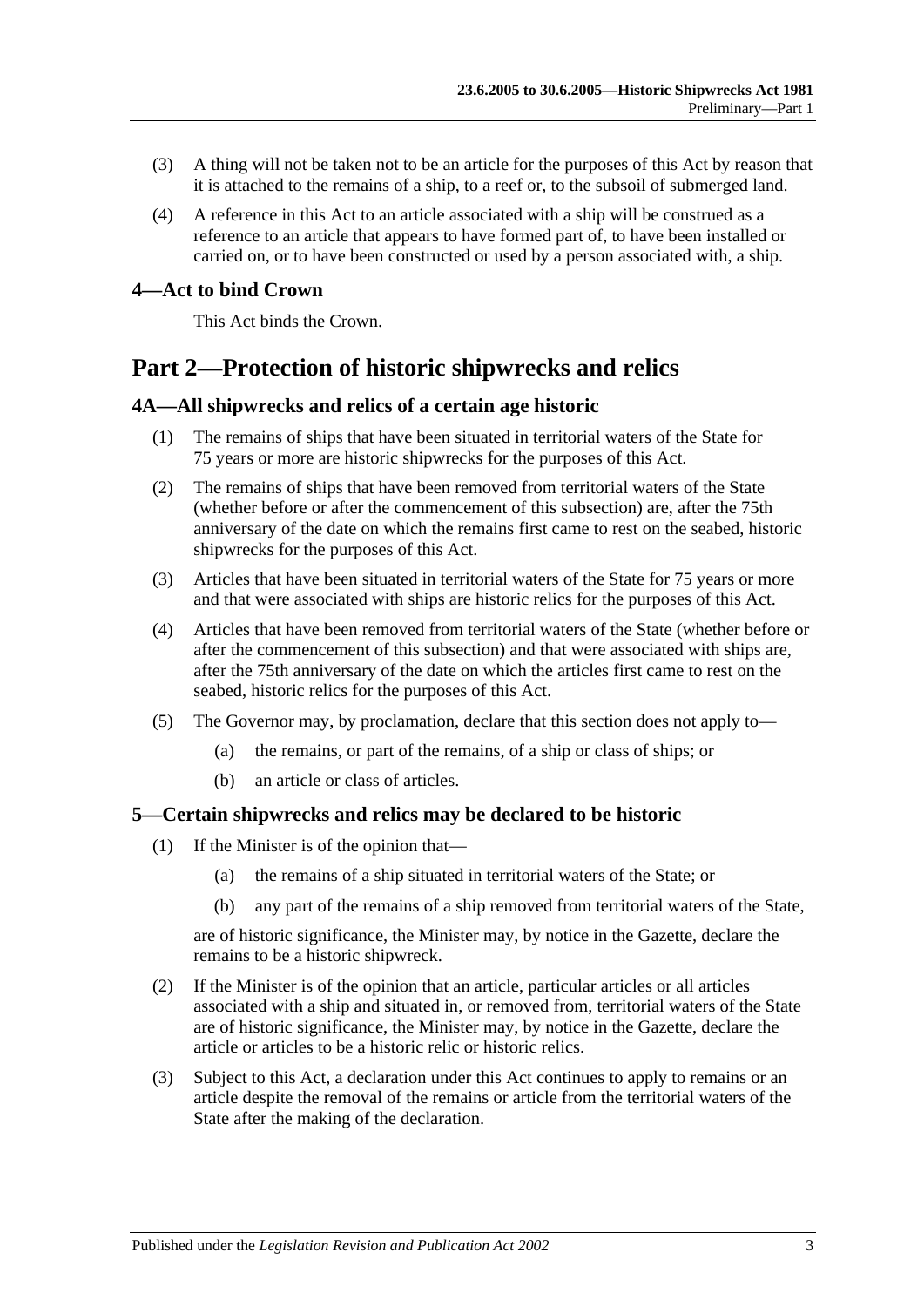# <span id="page-3-5"></span><span id="page-3-0"></span>**6—Provisional declaration that shipwrecks and relics are historic**

- (1) If it appears to the Minister that an article or articles appearing to be the remains of a ship situated in, or removed from, territorial waters of the State may be of historic significance, the Minister may, by notice in the Gazette, provisionally declare the article or articles to be a historic shipwreck.
- <span id="page-3-4"></span>(2) If it appears to the Minister that an article, or particular articles, situated in or removed from territorial waters of the State—
	- (a) may have been associated with a ship; and
	- (b) may be of historic significance,

the Minister may, by notice in the Gazette, provisionally declare the article or articles to be a historic relic or historic relics.

- (3) Subject to this Act, a declaration under this Act continues to apply to remains or an article despite the removal of the remains or article from the territorial waters of the State after the making of the declaration.
- (5) A notice under this section remains in force, unless sooner revoked, until the expiration of twelve months from the date of publication of the notice in the Gazette, but the revocation or expiration of a notice under this section does not prevent the publication in the Gazette of a further notice under this section in relation to an article or articles to which the revoked or expired notice applied.

# <span id="page-3-6"></span><span id="page-3-1"></span>**7—Protected zones**

- (1) The Minister may, by notice in the Gazette, declare an area (not exceeding 100 hectares) consisting of water or partly of water and partly of land within which a historic shipwreck or historic relic is, situated to be a protected zone.
- (2) If a notice declaring an area to be a protected zone is in force under [subsection](#page-3-6) (1), the protected zone will be taken to include the airspace above that area and, to the extent to which that area consists of the surface of water, to include the waters beneath that area and the surface and subsoil of the land submerged by those waters.
- (3) If a notice under section 5 or [6](#page-3-0) in relation to the remains of a ship or in relation to an article or articles is revoked or otherwise ceases to be in force, any notice under this section in relation to the remains or in relation to the article or articles ceases to be in force but this subsection does not prevent the publication in the Gazette of a further notice under this section in relation to the remains or in relation to the article or articles if a further notice is published in the Gazette under section 5 or [6](#page-3-0) in relation to the remains or in relation to the article or articles.

#### <span id="page-3-2"></span>**8—Further publication of notices**

If a notice under section 5, [6](#page-3-0) or [7](#page-3-1) is published in the Gazette, the Minister may cause a copy of the notice to be published in newspapers, periodicals or other publications as the Minister thinks appropriate.

#### <span id="page-3-7"></span><span id="page-3-3"></span>**9—Notice of location of historic shipwrecks and relics**

- $(1)$  If—
	- (a) a person has possession, custody or control of an article; and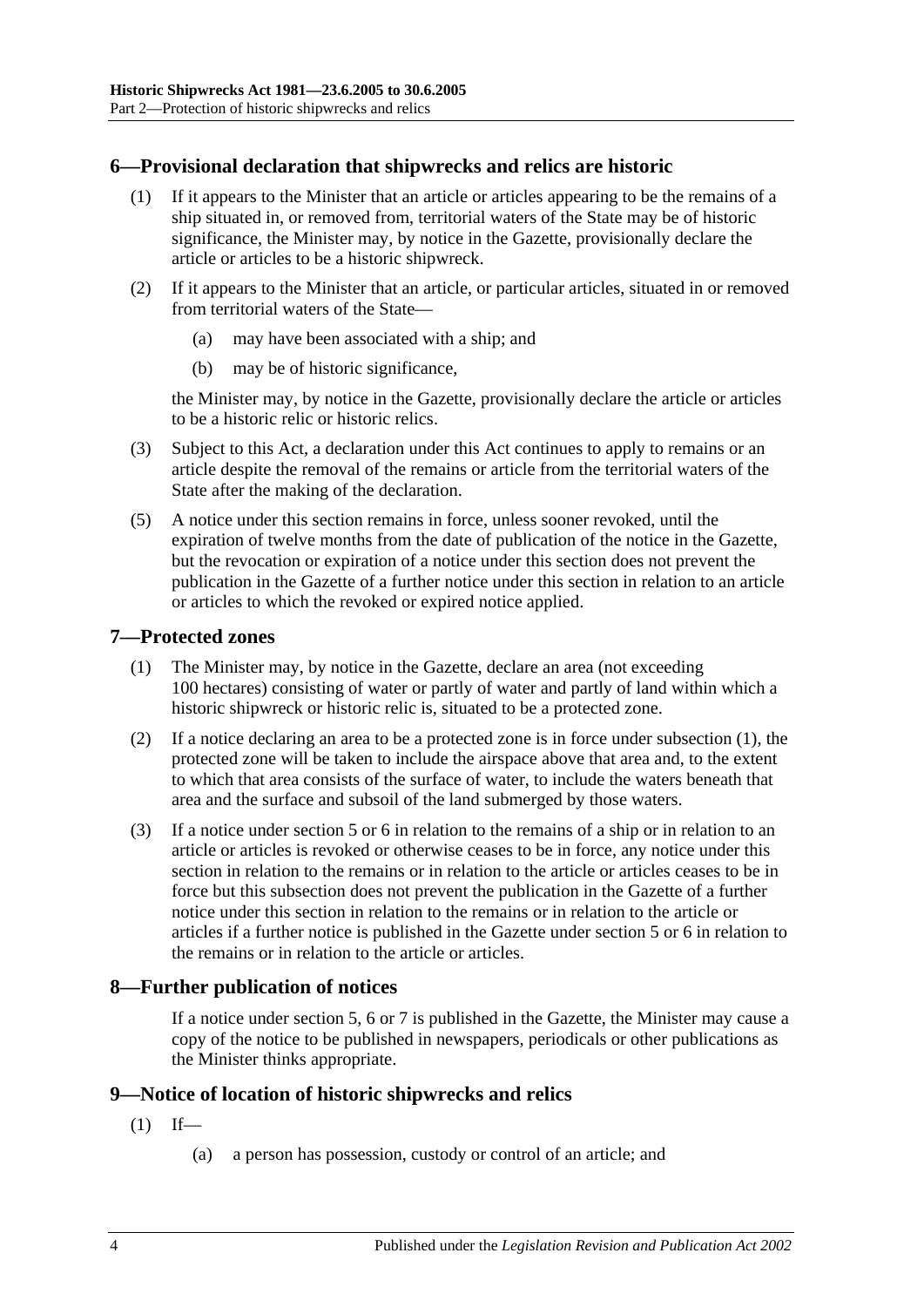(b) a notice applying in respect of the article is published in the Gazette under section 5 or 6.

the person must, within thirty days after the date of publication of the notice in the Gazette, give the prescribed notice to the Minister in relation to the article.

Maximum penalty: \$1 250.

- <span id="page-4-1"></span>(2) If an article in respect of which a notice published in the Gazette under section 5 or [6](#page-3-0) applies comes into the possession, custody or control of a person, the person must, within thirty days after the day on which the article comes into his or her possession. custody or control, give the prescribed notice to the Minister in relation to the article. Maximum penalty: \$1 250.
- (3) It is a defence to a charge of an offence against [subsection](#page-3-7) (1) or [\(2\)](#page-4-1) in relation to an article in respect of which a notice was published in the Gazette under section 5 or [6](#page-3-0) if the person proves that he or she did not know, and had no reasonable grounds for believing, that the article was an article to which the notice related.
- (4) For the purposes of this section, the prescribed notice in relation to an article means a notice in writing describing the article and stating where the article is situated.

# <span id="page-4-2"></span><span id="page-4-0"></span>**10—Power of Minister to ascertain location of historic shipwrecks and relics**

- (1) If it appears to the Minister that—
	- (a) a person may have, or may have had, possession, custody or control of an article; and
	- (b) the article is or may be, or is or may be a part of, a historic shipwreck or is or may be a historic relic,

the Minister may, by notice in writing to the person, require the person, within the time specified in the notice—

- (c) to inform the Minister whether the person has, or has had, possession, custody or control of the article; and
- (d) if the person has ceased to have possession, custody or control of the article, to give the Minister particulars of the circumstances in which the person ceased to have possession, custody or control of the article; and
- (e) if the person has transferred possession, custody or control of the article to another person, to give the Minister the name and address of the person to whom possession, custody or control of the article was transferred.
- (2) A person to whom a notice is given by the Minister under [subsection](#page-4-2) (1) must not—
	- (a) refuse or fail to comply with the notice to the extent that the person is capable of complying with it; or
	- (b) in purported compliance with the notice, knowingly furnish information that is false or misleading.

Maximum penalty: \$1 250.

(3) A person is not excused from furnishing information under this section on the ground that the information may tend to incriminate the person but the information furnished is not admissible in evidence against the person except in proceedings for an offence against this section.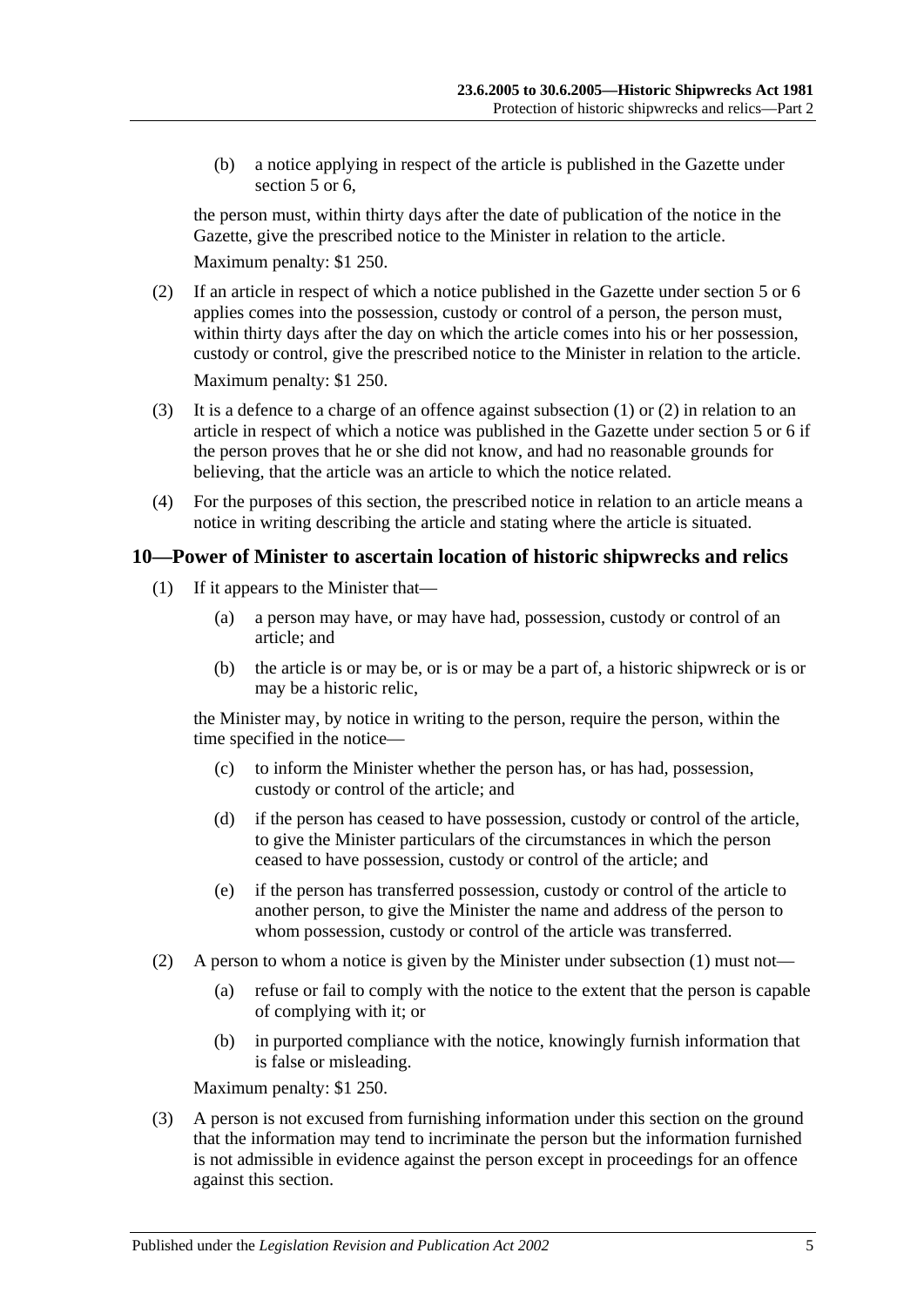# <span id="page-5-0"></span>**11—Power of Minister to give directions in relation to custody of historic shipwrecks and relics**

- <span id="page-5-2"></span>(1) If a person has possession, custody or control of an article, being, or being a part of, a historic shipwreck or being a historic relic, the Minister may, for the purpose of—
	- (a) the preservation of the article; or
	- (b) the exhibition of, or the provision of access to, the article,

by notice in writing, require the person to take specified action in relation to the article.

- (2) The action that a person may be required to take in relation to an article by a notice under [subsection](#page-5-2) (1) includes but is not limited to—
	- (a) keeping the article in a particular manner or place; and
	- (b) removing the article to a particular place within a particular time; and
	- (c) doing a particular act in relation to the article within a particular time, being an act designed to assist in the preservation of the article; and
	- (d) delivering the article into the custody of a particular person within a particular time.
- <span id="page-5-3"></span>(3) If the Minister gives a notice to a person under [subsection](#page-5-2) (1) requiring the person to take action in relation to an article other than action referred to in [subsection](#page-5-3) (2)(d), the notice must include a statement that the person may, in lieu of taking that action, deliver the article within a specified time into the custody of a person specified in the notice.
- (4) A person to whom a notice is given by the Minister under [subsection](#page-5-2) (1) must comply with the notice.

Maximum penalty: \$2 500 or imprisonment for 2 years, or both.

- (5) A civil action does not lie against a person in respect of action taken in accordance with a notice given to the person by the Minister under [subsection](#page-5-2) (1).
- (6) A person to whom a notice is given under [subsection](#page-5-2) (1) may, within one month after the date of the notice, appeal to the Administrative and Disciplinary Division of the District Court against the decision to give the notice.
- (8) A person to whom a notice is given under [subsection](#page-5-2) (1) may recover, as a debt due to the person from the Crown, reasonable costs incurred by the person in carrying out the requirements of the notice.

#### <span id="page-5-1"></span>**12—Register of Historic Shipwrecks**

- (1) The Minister must cause to be kept a register to be known as the Register of Historic Shipwrecks.
- (2) The Minister must cause to be entered in the Register—
	- (a) particulars of all known remains and articles that are historic shipwrecks or historic relics by virtue of [section](#page-2-2) 4A; and
	- (b) particulars of notices in force under section 5, [6](#page-3-0) or [7.](#page-3-1)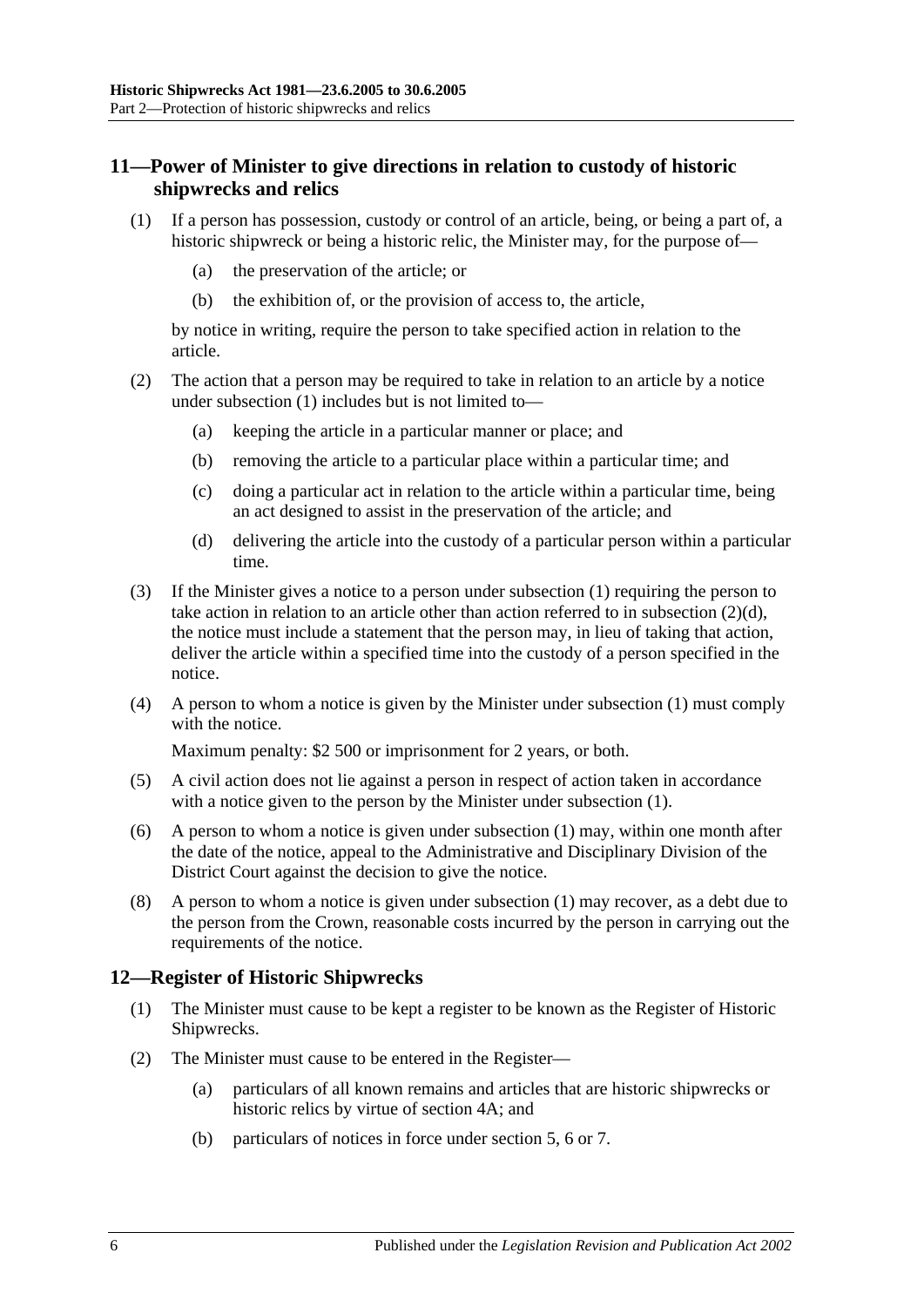(3) A person may inspect the Register and, on payment of the prescribed fee, is entitled to be furnished with a copy of the Register or a part of the Register.

### <span id="page-6-2"></span><span id="page-6-0"></span>**13—Prohibition of certain action in relation to historic shipwrecks and relics**

- (1) Except in accordance with a permit, a person must not—
	- (a) damage or destroy a historic shipwreck or a historic relic; or
	- (b) interfere with a historic shipwreck or a historic relic; or
	- (c) dispose of a historic shipwreck or a historic relic; or
	- (d) remove a historic shipwreck or a historic relic from the territorial waters of the State.

Maximum penalty: \$5 000 or imprisonment for 5 years, or both.

- (2) A reference in [subsection](#page-6-2) (1) to the removal of a historic shipwreck or a historic relic from the territorial waters of the State includes a reference to the removal of a historic shipwreck or a historic relic from the surface or subsoil of land submerged by those waters or from a reef in those waters.
- (4) In this section—

*historic shipwreck* includes a part of a historic shipwreck.

#### <span id="page-6-3"></span><span id="page-6-1"></span>**14—Regulations may prohibit certain activities in protected zone**

- (1) The regulations may prohibit or restrict—
	- (a) the bringing into a protected zone of equipment constructed or adapted for the purpose of diving, salvage or recovery operations, or of explosives, instruments or tools the use of which would be likely to damage or interfere with a historic shipwreck or a historic relic situated within that protected zone; or
	- (b) the use within a protected zone of such equipment, explosives, instruments or tools; or
	- (c) causing a ship carrying such equipment, explosives, instruments or tools to enter, or remain within, a protected zone; or
	- (d) trawling, or diving or other underwater activity, within a protected zone; or
	- (e) the mooring or use of ships within a protected zone.
- (2) Regulations made for the purposes of this section for restricting the doing of an act may prohibit the doing of that act except in accordance with a permit.
- (3) Regulations made for the purposes of [subsection](#page-6-3) (1) may be of general application or may make different provision in relation to different protected zones.
- (3a) A person who contravenes or fails to comply with a regulation under [subsection](#page-6-3) (1) is guilty of an offence.

Maximum penalty: \$1 250 or imprisonment for 1 year, or both.

(4) In this section—

*ship* includes a hovercraft and any similar craft.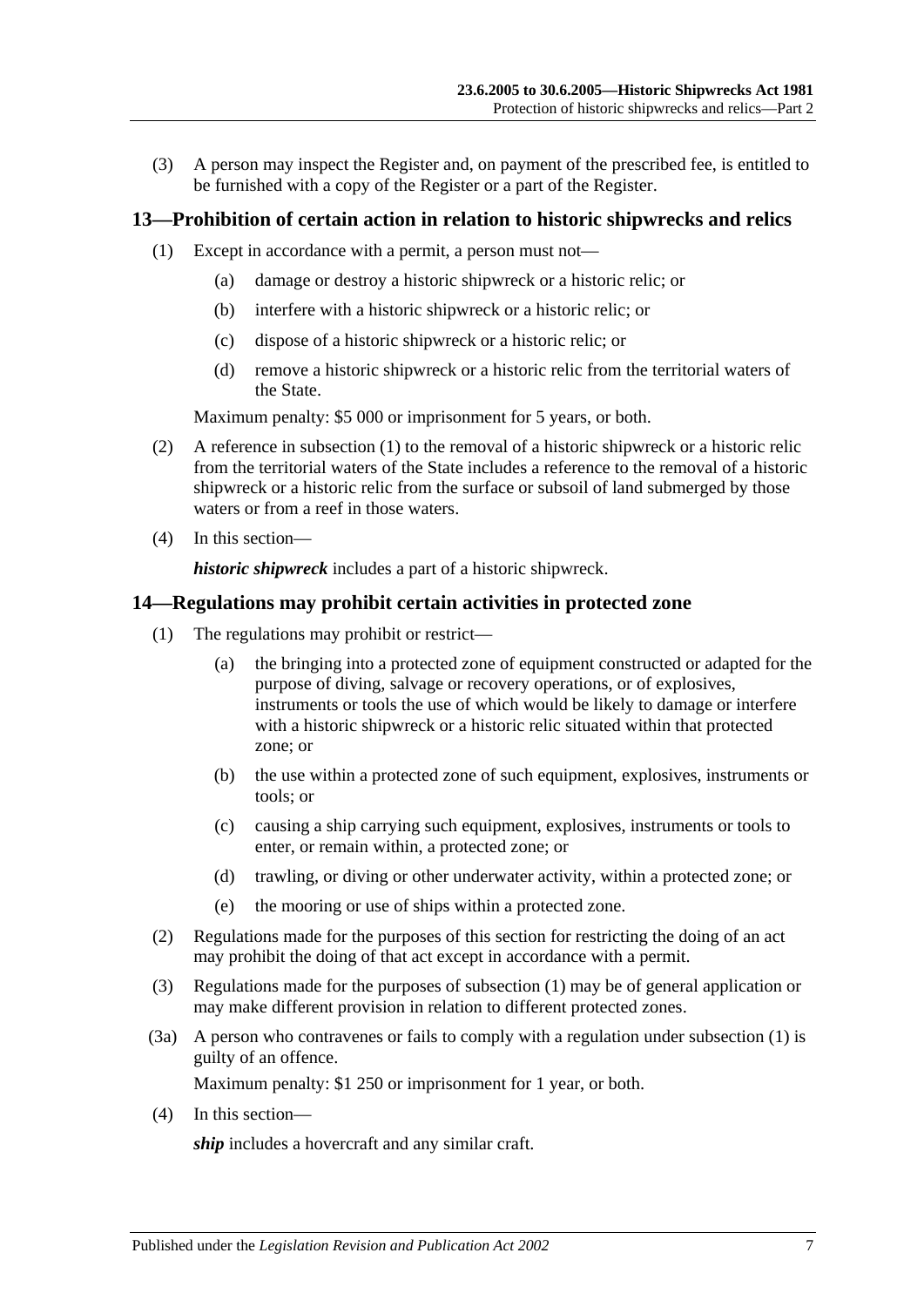# <span id="page-7-0"></span>**15—Permits for exploration or recovery of shipwrecks and relics**

- (1) The Minister may, in the Minister's discretion, on application by a person, grant a permit to that person authorising that person and other persons named or described in the permit to do an act or thing specified in the permit the doing of which would otherwise be prohibited by [section](#page-6-0) 13 or by regulations made for the purposes of [section](#page-6-1) 14.
- <span id="page-7-1"></span>(2) The Minister may, when granting a permit or at any time while a permit is in force, impose conditions in respect of the permit and may at any time revoke or vary any conditions so imposed.
- (3) The conditions that may be imposed under [subsection](#page-7-1) (2) in respect of a permit authorising the doing of an act or thing include but are not limited to—
	- (a) a condition requiring the act or thing to be done in a specified manner; and
	- (b) a condition requiring the act or thing to be done only in accordance with the directions of a person named or described in the permit as a person empowered to give such directions; and
	- (c) a condition requiring articles obtained by the doing of an act that is authorised by the permit to be done to be held in custody, or dealt with, as specified in the permit or in directions given by a person named or described in the permit as a person empowered to give such directions.
- (3a) If an application for a permit relates to an historic shipwreck or historic relic located within the River Murray, the Minister must, in considering the application, seek to further the objects of the *[River Murray Act](http://www.legislation.sa.gov.au/index.aspx?action=legref&type=act&legtitle=River%20Murray%20Act%202003) 2003* and the *Objectives for a Healthy River Murray* under that Act.
- (3b) If an application for a permit relates to an historic shipwreck or historic relic located, or an activity to be undertaken, within a River Murray Protection Area and is within a class of applications prescribed by the regulations for the purposes of this provision (which class may be prescribed so as to consist of applications for all such permits), the Minister must, before making a decision on the application—
	- (a) consult the Minister to whom the administration of the *[River Murray](http://www.legislation.sa.gov.au/index.aspx?action=legref&type=act&legtitle=River%20Murray%20Act%202003)  Act [2003](http://www.legislation.sa.gov.au/index.aspx?action=legref&type=act&legtitle=River%20Murray%20Act%202003)* is committed; and
	- (b) comply with the Minister's directions (if any) in relation to the application (including a direction that the application not be granted, or that if it is to be granted, then the permit be subject to conditions specified by the Minister).
- (4) A condition imposed in respect of a permit (other than a condition contained in a permit) or a revocation or variation of a condition so imposed takes effect when notice of the condition or of the revocation or variation is served on the person to whom the permit was granted.
- <span id="page-7-2"></span>(5) A person must not contravene a condition imposed in respect of a permit that has been granted to the person or is otherwise applicable to the person.

Maximum penalty: \$2 500 or imprisonment for 2 years, or both.

- (6) The Minister may, at any time, by notice in writing to the person to whom a permit has been granted—
	- (a) revoke the permit; or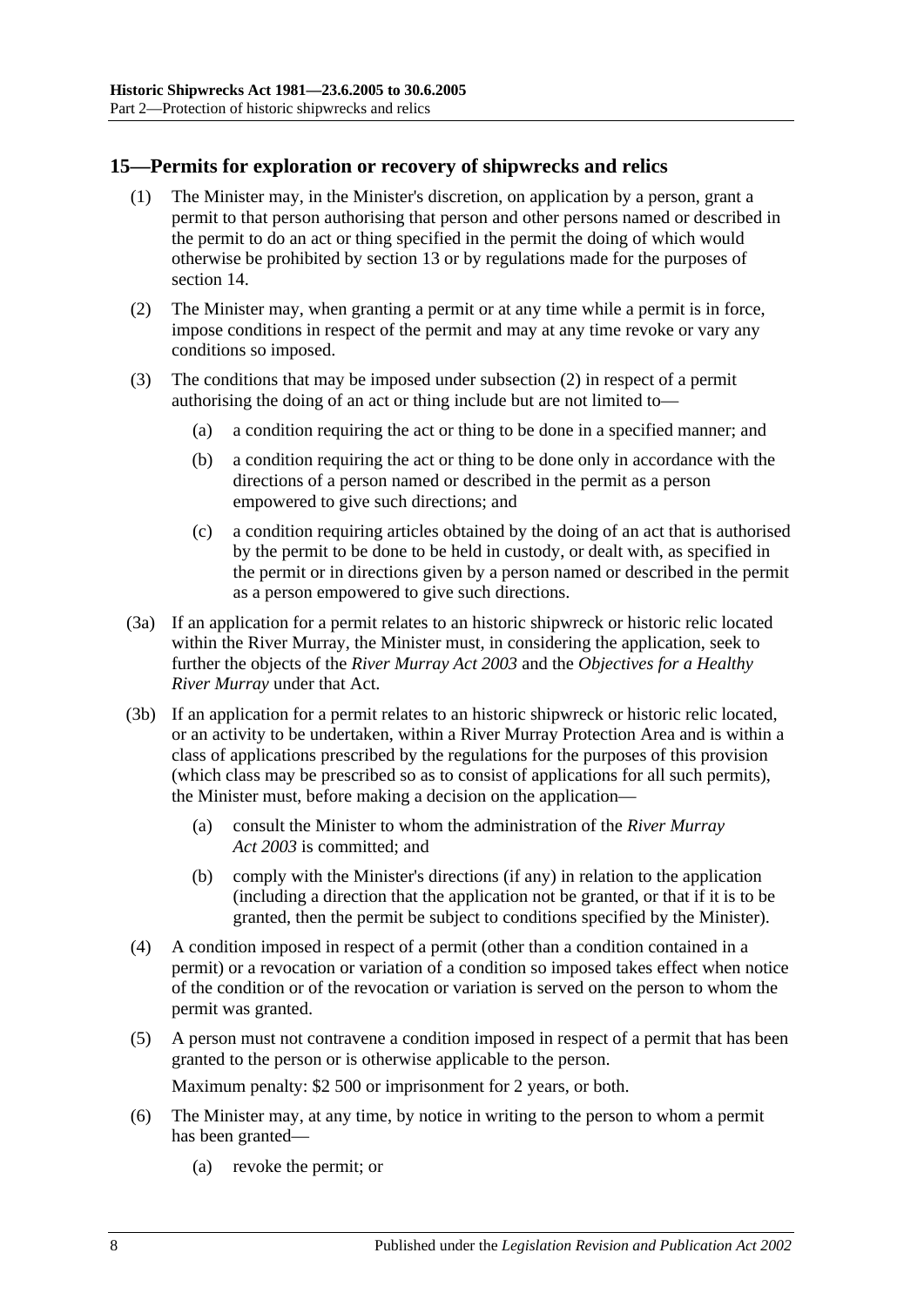- (b) suspend the permit; or
- (c) cancel the suspension of the permit.
- (7) A suspension of a permit may be of indefinite duration or for a specified period.

#### <span id="page-8-0"></span>**16—Defences**

It is a defence to a charge of an offence against [section](#page-6-0) 13, for an offence against a regulation made for the purposes of [section](#page-6-1) 14, or for an offence against [section](#page-7-2) 15(5), if the act that constituted the offence was done for the purpose of—

- (a) saving human life; or
- (b) securing the safety of a ship (including a hovercraft or any similar craft) where the ship was endangered by stress of weather or by navigational hazards; or
- (c) dealing with an emergency involving a serious threat to the environment,

or was done with any other reasonable excuse.

#### <span id="page-8-3"></span><span id="page-8-1"></span>**17—Discovery of shipwrecks and relics to be notified**

(1) A person who finds, in a fixed position in territorial waters of the State, the remains of a ship or of a part of a ship, or an article associated with a ship, must, as soon as practicable, give to the Minister a notice setting out a description of the remains or of the article and a description of the place where the remains are, or the article is, situated, being a description of that place that is sufficient to enable the remains or article to be located.

Maximum penalty: \$1 250.

- (2) It is a defence to a charge of an offence against [subsection](#page-8-3) (1) if the person proves, or proves that he or she had reasonable grounds for believing, that a notice setting out a description of the place where the remains are or the article is situated, being a description that is sufficient to enable the remains or article to be located, was given to the Minister by another person before it was practicable for the firstmentioned person to give such a notice.
- (3) A person must not in a notice purporting to be given to the Minister under [subsection](#page-8-3) (1) make a statement that to the person's knowledge is false or misleading in a material particular.

Maximum penalty: \$1 250.

#### <span id="page-8-4"></span><span id="page-8-2"></span>**18—Rewards**

- (1) The Minister may—
	- (a) pay a reward not exceeding the prescribed amount to the person who first notifies the Minister in accordance with [section](#page-8-1) 17 of the location of any remains or article—
		- (i) a description of the location of which, being a description sufficient to enable the remains or article to be located, had not previously been published in Australia; and
		- (ii) in respect of which a declaration has, since the notification was made, been made under section 5; and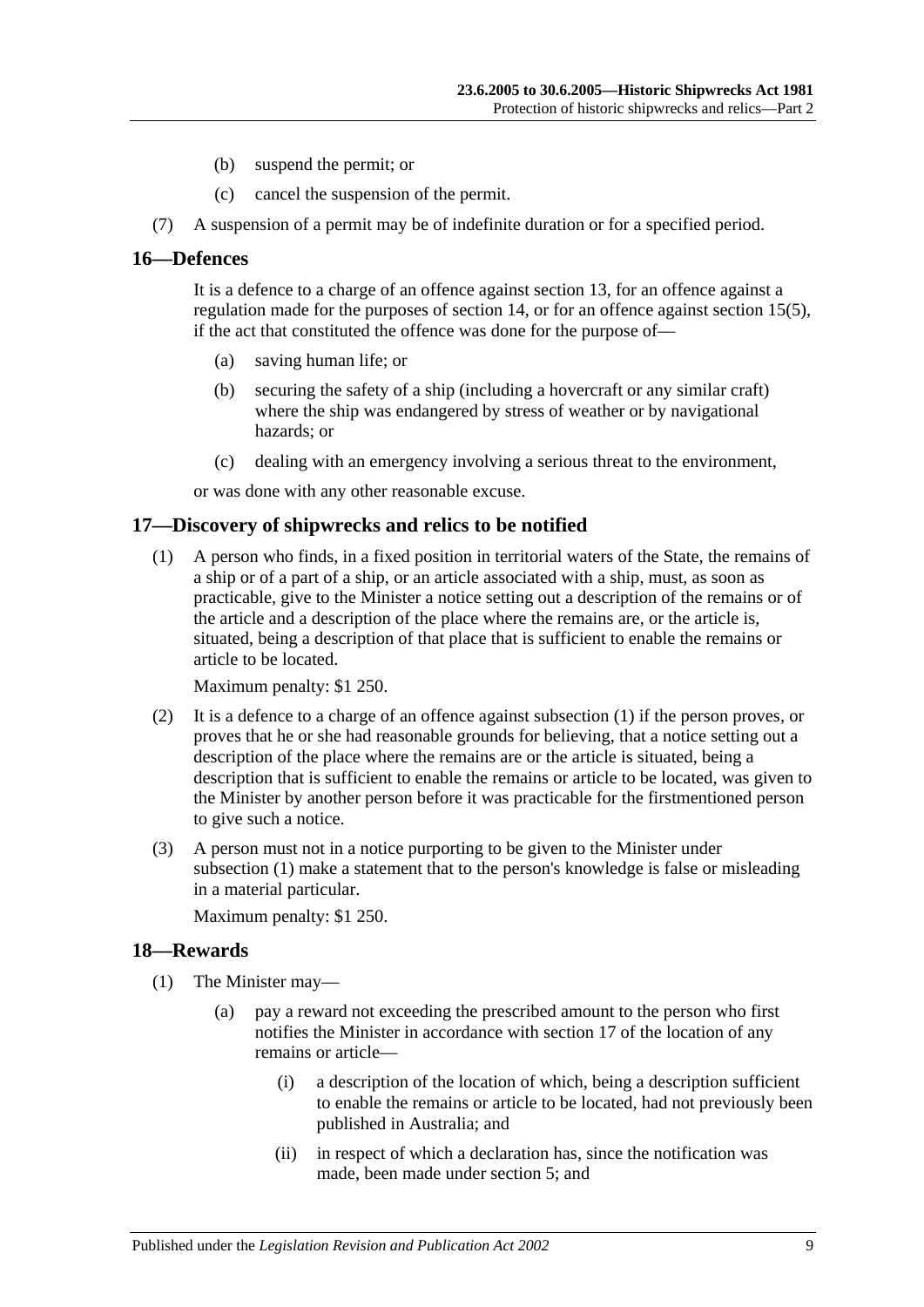- (b) offer and pay a reward not exceeding the prescribed amount to the person who first furnishes to the Minister a description of the location of a historic shipwreck, or of a historic relic or historic relics, specified in the offer, being a description sufficient to enable the historic shipwreck or historic relic or historic relics to be located; and
- (c) pay a reward not exceeding the prescribed amount to any person who furnishes information leading to the conviction of a person for an offence against this Act.
- (2) Payments under [subsection](#page-8-4) (1) must be made out of money appropriated by the Parliament for the purpose.

# <span id="page-9-0"></span>**Part 3—Miscellaneous**

# <span id="page-9-1"></span>**19—Arrangements for Commonwealth authorities to perform functions in relation to historic shipwrecks and relics**

The Governor may make arrangements with the Governor-General of the Commonwealth for the performance of functions by a competent authority of the Commonwealth in relation to the protection, recovery, preservation and exhibition of historic shipwrecks and historic relics.

### <span id="page-9-2"></span>**20—Power of Minister to vest property in historic shipwrecks and relics in the Crown**

- <span id="page-9-4"></span>(1) If the Minister is of the opinion that it is necessary to do so in order to protect the public interest, the Minister may, by notice in the Gazette, declare any historic shipwreck or historic relic to be vested in the Crown.
- (2) On the publication of a notice under [subsection](#page-9-4) (1), the ownership of the historic shipwreck or historic relic vests in the Crown free of any other interest.
- (3) No notice may be published under [subsection](#page-9-4) (1) in respect of a historic shipwreck or historic relic lawfully in the possession of a person at the commencement of this Act.
- <span id="page-9-5"></span>(4) A person who would, but for the publication of a notice under this section, have been entitled to a historic shipwreck or historic relic, or to any interest in a historic shipwreck or historic relic, may, within six months of the publication of the notice, claim compensation for the loss by action against the Crown in the Land and Valuation Court.
- (5) On a claim under [subsection](#page-9-5) (4), the Land and Valuation Court may award such compensation against the Crown as it considers just.

#### <span id="page-9-6"></span><span id="page-9-3"></span>**21—Appointment of inspectors**

- (1) The Minister may appoint a person to be an inspector for the purposes of this Act.
- (2) The Minister must cause to be issued to each inspector appointed under [subsection](#page-9-6) (1) an identity card containing a photograph of the inspector.
- (3) A person who ceases to be an inspector appointed under [subsection](#page-9-6) (1) must immediately return his or her identity card to the Minister. Maximum penalty: \$125.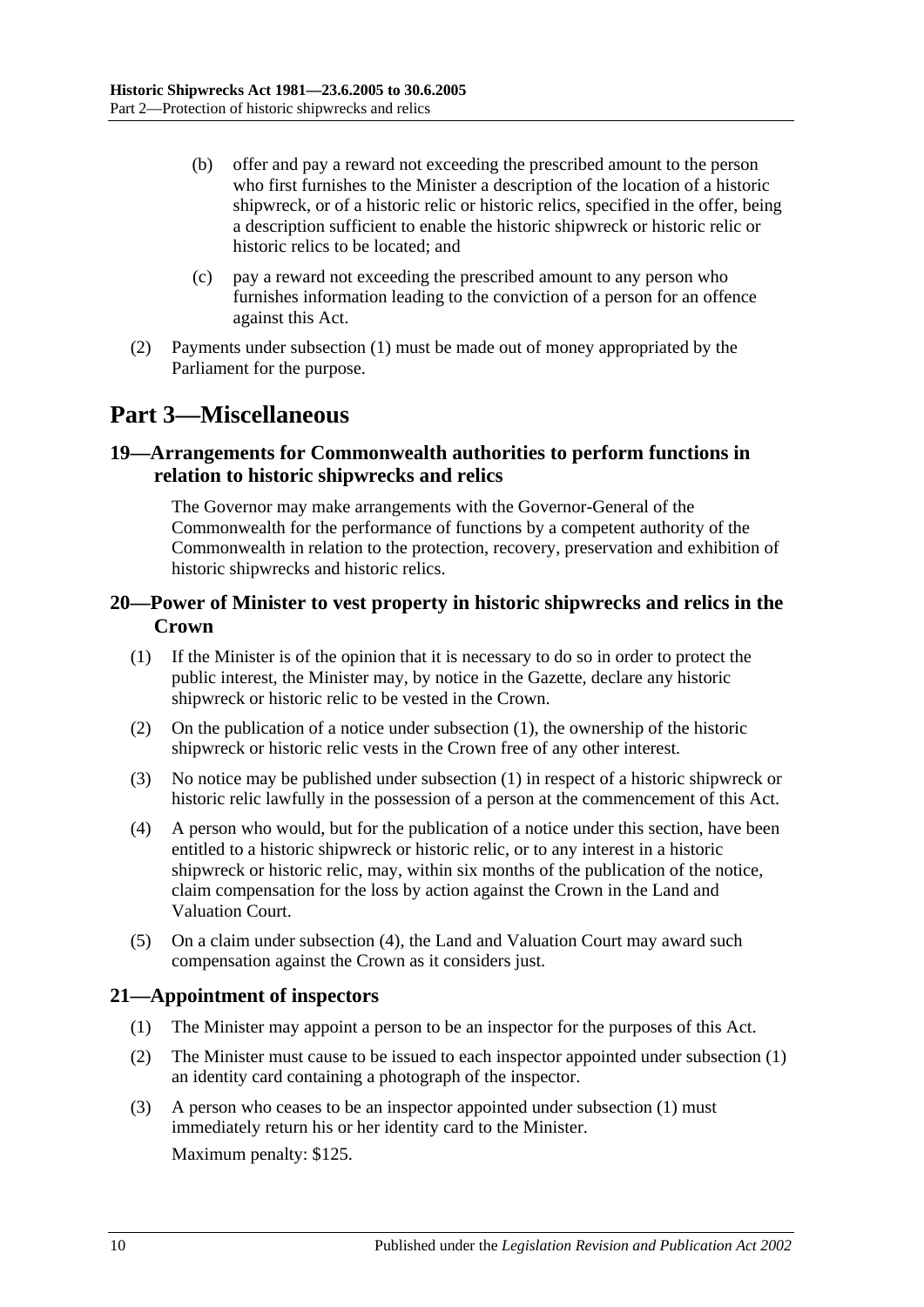#### <span id="page-10-0"></span>**22—Powers of inspectors**

- <span id="page-10-1"></span>(1) If an inspector has reasonable grounds for believing that it is necessary to do so for the purpose of ascertaining whether an offence against this Act has been or is being committed or that by doing so evidence in relation to the commission of such an offence may be obtained, the inspector may, with or without persons and equipment to assist him or her—
	- (a) go on board a ship; and
	- (b) require a person in charge of a ship to take steps to facilitate boarding; and
	- (c) open, or require a person to open, cargo holds, compartments or containers on a ship boarded in accordance with [paragraph](#page-10-1) (a) and inspect the contents of such cargo holds, compartments or containers; and
	- (d) require a person found in or on a ship boarded in accordance with [paragraph](#page-10-1) (a) to produce a permit in force under this Act that is in the person's possession; and
	- (e) require a person to answer questions.
- <span id="page-10-2"></span>(2) If an inspector has reason to believe that a person has failed to comply with a notice given to the person under [section](#page-5-2)  $11(1)$ , the inspector may make application to a Justice of the Peace for a warrant authorising the inspector, with or without persons and equipment to assist him or her, for the purpose of ascertaining whether the person has failed to comply with the notice—
	- (a) to enter any specified land or premises; and
	- (b) to search any land or premises so entered and to break open any cupboard, drawer, desk, box, package or other receptacle, whether a fixture or not, on the land or in the premises.
- <span id="page-10-3"></span>(3) If, on an application under [subsection](#page-10-2) (2), the Justice of the Peace is satisfied by information on oath or affirmation that the issue of the warrant is reasonably required for the purposes of that subsection, the Justice of the Peace may grant a warrant accordingly.
- (4) A warrant under [subsection](#page-10-3) (3) must specify a date after which the warrant ceases to have effect.
- (5) A person must not—
	- (a) without reasonable excuse, fail to comply with a requirement of an inspector in the exercise of a power under this section; or
	- (b) in answer to a question that the person is required to answer under this section, make a statement that is false or misleading in a material particular.

Maximum penalty: \$1 250.

- (6) It is a reasonable excuse for a person to fail to answer a question that the person is required to answer under this section that the answer to the question may tend to incriminate him or her.
- (7) A person who—
	- (a) without reasonable excuse, hinders or obstructs an inspector in the exercise of a power under this section; or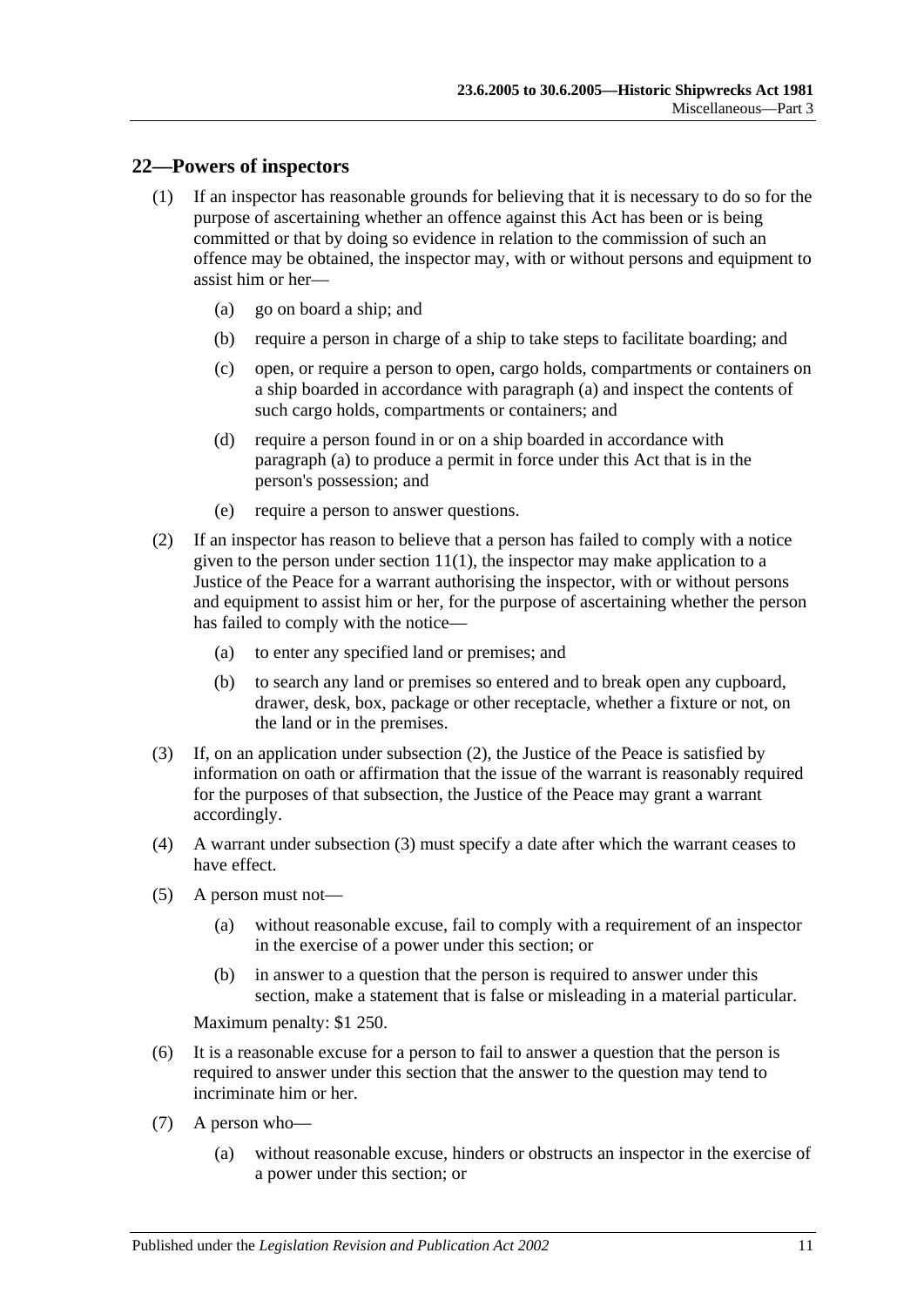(b) assaults or threatens an inspector exercising a power under this section,

is guilty of an offence.

Maximum penalty: \$2 500 or imprisonment for 2 years, or both.

(8) In this section—

*ship* includes a hovercraft and any similar craft.

#### <span id="page-11-2"></span><span id="page-11-0"></span>**23—Arrest without warrant**

- (1) An inspector may, without warrant, arrest a person if the inspector reasonably believes—
	- (a) that the person has committed an offence against [section](#page-6-0) 13 or against regulations made for the purposes of [section](#page-6-1) 14; and
	- (b) that proceedings against the person by summons would not be effective.
- (2) If an inspector (other than a police officer who is in uniform) arrests a person under [subsection](#page-11-2) (1), the inspector must—
	- (a) in the case of an inspector who is a police officer—produce, for inspection by the person arrested, written evidence of the fact that the inspector is a police officer; or
	- (b) in any other case—produce his or her identity card for inspection by the person arrested.
- (3) If a person is arrested under [subsection](#page-11-2) (1), an inspector must immediately bring the person, or cause the person to be brought, before a Justice of the Peace or other proper authority to be dealt with in accordance with law.
- (4) Nothing in this section prevents the arrest of a person in accordance with any other law.

#### <span id="page-11-3"></span><span id="page-11-1"></span>**24—Seizure and forfeiture**

- (1) An inspector may seize any ship, equipment or article that the inspector reasonably believes to have been used or otherwise involved in the commission of an offence against this Act and may retain the ship, equipment or article until the expiration of a period of 60 days after the seizure or, if a prosecution for an offence against this Act in the commission of which the ship, equipment or article may have been used or otherwise involved is instituted within that period, until the prosecution is terminated.
- (2) The Minister may authorise any ship, equipment or article seized under [subsection](#page-11-3) (1) to be released to its owner, or to the person from whose possession it was seized, either unconditionally or on such conditions as the Minister thinks fit, including conditions as to the giving of security for payment of its value if it is forfeited.
- (3) If a court convicts a person of an offence against this Act, the court may order the forfeiture to the Crown of any ship, equipment or article used or otherwise involved in the commission of the offence.
- (4) Any ship, equipment or article forfeited under this section may be sold or otherwise dealt with as the Minister thinks fit.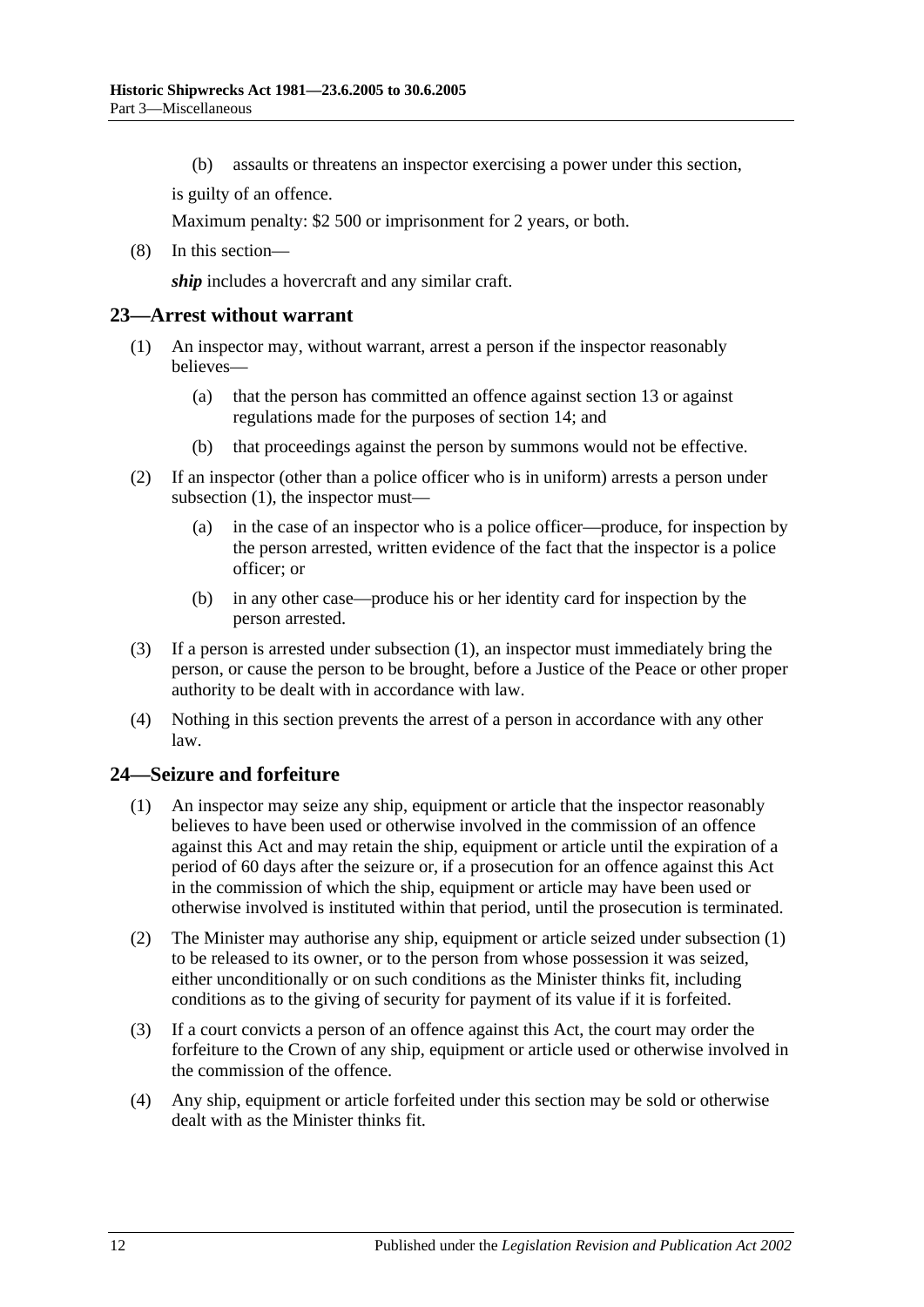- (5) A reference in this section to an article involved in the commission of an offence includes a reference to any historic shipwreck, or part of a historic shipwreck or any historic relic, to which the offence relates.
- (6) In this section—

*ship* includes a hovercraft and any similar craft.

#### <span id="page-12-0"></span>**26—Certificate by Minister to be evidence**

- (1) In any proceedings for an offence against this Act, a certificate by the Minister stating that a place specified in the certificate is a place—
	- (a) in territorial waters of the State; or
	- (b) in a specified protected zone,

is proof, in the absence of proof to the contrary, of the matters stated in the certificate.

(2) An apparently genuine document purporting to be a certificate of the Minister under this section will, in the absence of proof that it is not such a certificate, be accepted as such in any proceedings for an offence against this Act.

#### <span id="page-12-1"></span>**27—Delegation**

- (1) The Minister may delegate to a body or person (including a person for the time being holding or acting in a specified office or position) a function or power of the Minister under this Act.
- (2) A delegation under this section—
	- (a) must be by instrument in writing; and
	- (b) may be absolute or conditional; and
	- (c) does not derogate from the power of the Minister to act in a matter; and
	- (d) is revocable at will.
- (3) A function or power delegated under this section may, if the instrument of delegation so provides, be further delegated.

#### <span id="page-12-2"></span>**28—Notices**

- (1) Without prejudice to any other method of service permitted by law, a notice to a person by the Minister under this Act may be served on the person by being sent by post to the person at the address of the person last known by the Minister.
- (2) A notice to the Minister under this Act may be given as prescribed.
- (3) A notice by the Minister that has been published in the Gazette under this Act may be amended or revoked by the Minister by a further notice published in the Gazette.

#### <span id="page-12-3"></span>**29—Regulations**

The Governor may make such regulations as are contemplated by this Act, or as are necessary or expedient for the purposes of this Act.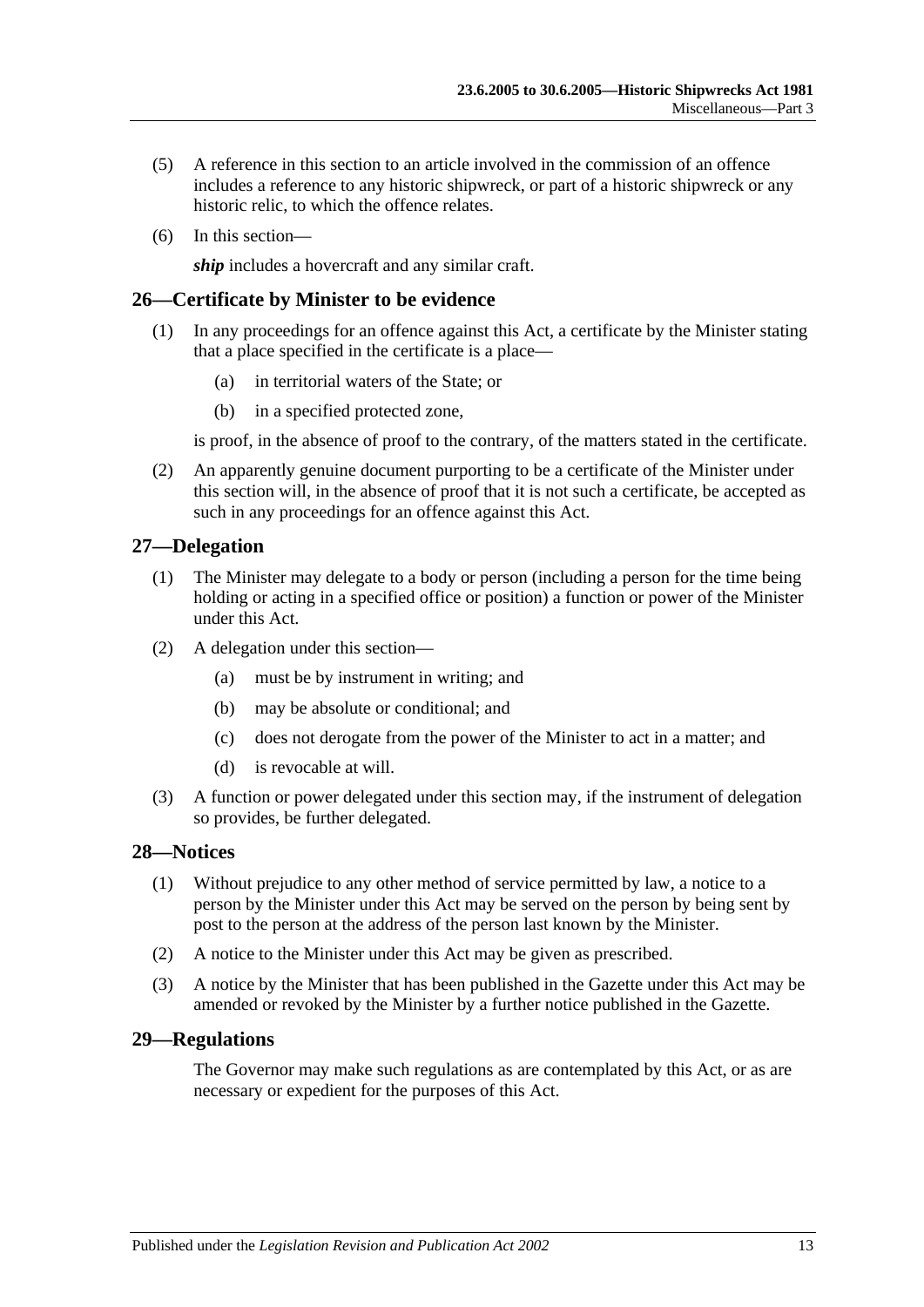# <span id="page-13-0"></span>**Legislative history**

# **Notes**

- Amendments of this version that are uncommenced are not incorporated into the text.
- Please note—References in the legislation to other legislation or instruments or to titles of bodies or offices are not automatically updated as part of the program for the revision and publication of legislation and therefore may be obsolete.
- Earlier versions of this Act (historical versions) are listed at the end of the legislative history.
- For further information relating to the Act and subordinate legislation made under the Act see the Index of South Australian Statutes or www.legislation.sa.gov.au.

# **Principal Act and amendments**

New entries appear in bold.

| Year   | N <sub>0</sub> | Title                                                                                   | Assent     | Commencement                                                    |
|--------|----------------|-----------------------------------------------------------------------------------------|------------|-----------------------------------------------------------------|
| 1981   | 76             | Historic Shipwrecks Act 1981                                                            | 19.11.1981 | 3.12.1981 (Gazette 3.12.1981 p2206)                             |
| 1983   | 81             | Historic Shipwrecks Act Amendment 24.11.1983<br>Act 1983                                |            | 24.11.1983                                                      |
| 2000   | $\overline{4}$ | District Court (Administrative and<br>Disciplinary Division) Amendment<br>Act 2000      | 20.4.2000  | Sch 1 (cl 18)-1.6.2000 (Gazette<br>18.5.2000 p2554)             |
| 2003   | 35             | River Murray Act 2003                                                                   | 31.7.2003  | Sch (cl 10)-24.11.2003 (Gazette<br>20.11.2003 p4203)            |
| 2005 5 |                | Adelaide Dolphin Sanctuary Act 2005 14.4.2005                                           |            | Sch 2 (cll 29 & 30)—1.7.2005 (Gazette<br>$2.6.2005$ $p1684$     |
| 2005   | <b>20</b>      | <b>Statutes Amendment (Environment</b> 9.6.2005<br>and Conservation Portfolio) Act 2005 |            | Pt 2 (ss $4-8$ ) & Sch 2-23.6.2005<br>(Gazette 23.6.2005 p1901) |

# **Provisions amended**

New entries appear in bold.

Entries that relate to provisions that have been deleted appear in italics.

| Provision                     | How varied                                                     | Commencement              |  |
|-------------------------------|----------------------------------------------------------------|---------------------------|--|
| Pt 1                          |                                                                |                           |  |
| s <sub>2</sub>                | omitted under Legislation Revision and<br>Publication Act 2002 | 24.11.2003                |  |
| s <sub>3</sub>                |                                                                |                           |  |
| s(3(1))                       |                                                                |                           |  |
| Adelaide Dolphin<br>Sanctuary | inserted by $5/2005$ Sch 2 (cl 29)                             | 1.7.2005—not incorporated |  |
| historic relic                | amended by $20/2005$ s $4(1)$                                  | 23.6.2005                 |  |
|                               | historic shipwreck amended by $20/2005$ s $4(2)$               | 23.6.2005                 |  |
| inspector                     | amended by 20/2005 Sch 2                                       | 23.6.2005                 |  |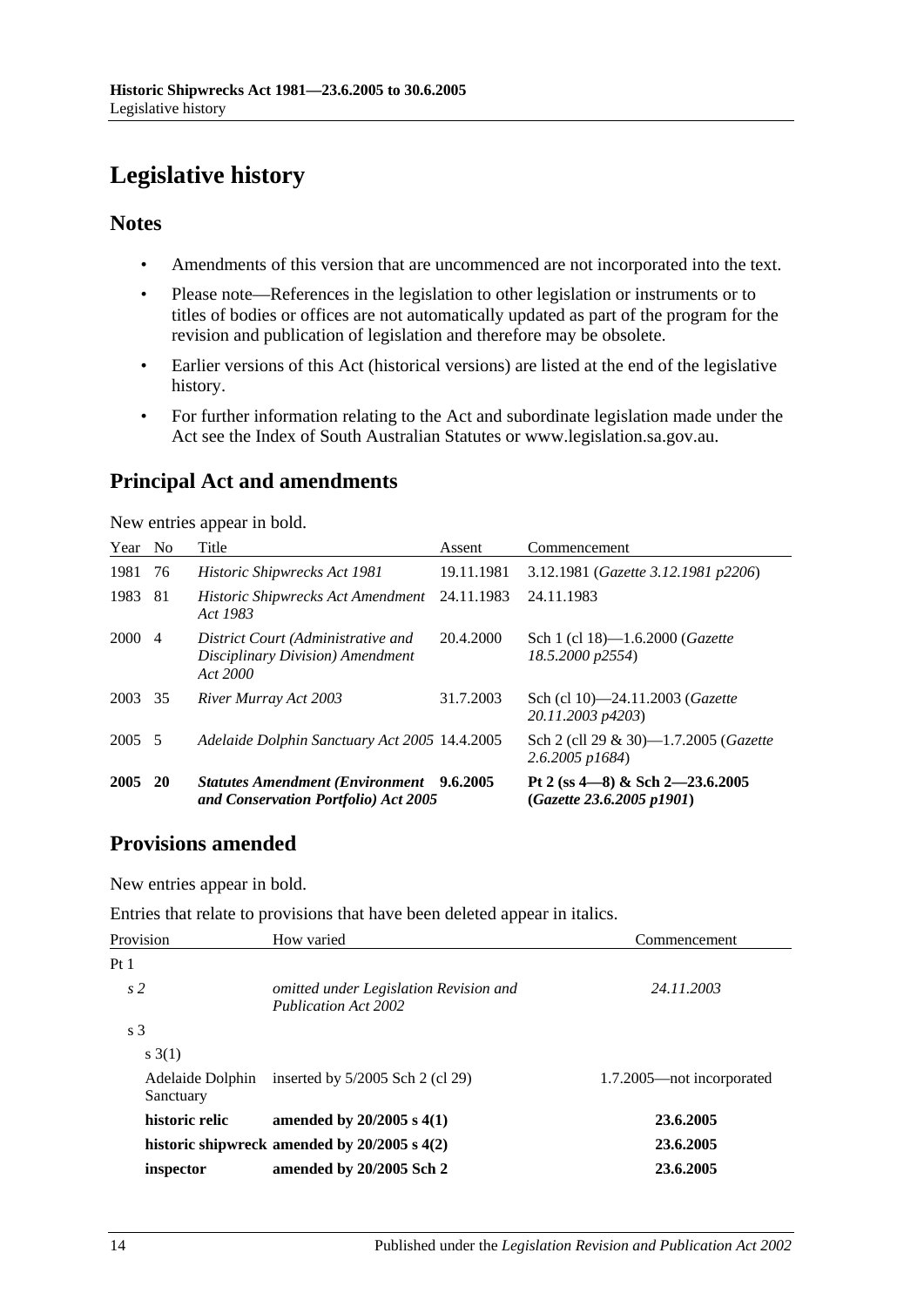| protected zone                         | substituted by $81/1983$ s 2(a)               | 24.11.1983 |
|----------------------------------------|-----------------------------------------------|------------|
|                                        | amended by 20/2005 Sch 2                      | 23.6.2005  |
| <b>River Murray</b>                    | inserted by $35/2003$ Sch cl $10(a)$          | 24.11.2003 |
| <b>River Murray</b><br>Protection Area | inserted by $35/2003$ Sch cl $10(a)$          | 24.11.2003 |
| sea                                    | deleted by $81/1983$ s $2(b)$                 | 24.11.1983 |
| s(2)                                   | amended by $81/1983$ s $2(c)$                 | 24.11.1983 |
| s(3)                                   | amended by $81/1983$ s $2(d)$                 | 24.11.1983 |
|                                        | amended by 20/2005 Sch 2                      | 23.6.2005  |
| $s \; 3(4)$                            | amended by 20/2005 Sch 2                      | 23.6.2005  |
| Pt 2                                   |                                               |            |
| s 4A                                   | inserted by 20/2005 s 5                       | 23.6.2005  |
| s <sub>5</sub>                         | substituted by 20/2005 Sch 2                  | 23.6.2005  |
| $s_{\rm 6}$                            |                                               |            |
| $s(1)$ and $(2)$                       | amended by 20/2005 Sch 2                      | 23.6.2005  |
| s(63)                                  | substituted by 20/2005 Sch 2                  | 23.6.2005  |
| $s \; 6(4)$                            | deleted by 20/2005 Sch 2                      | 23.6.2005  |
| s 7                                    |                                               |            |
| s(7(1)                                 | amended by $81/1983$ s $3(a)$                 | 24.11.1983 |
|                                        | amended by 20/2005 Sch 2                      | 23.6.2005  |
| s(7(2)                                 | amended by $81/1983$ s $3(b)$                 | 24.11.1983 |
|                                        | amended by 20/2005 Sch 2                      | 23.6.2005  |
| s7(3)                                  | amended by 20/2005 Sch 2                      | 23.6.2005  |
| s <sub>8</sub>                         | amended by 20/2005 Sch 2                      | 23.6.2005  |
| s <sub>9</sub>                         |                                               |            |
| $s\,9(1)$ —(3)                         | amended by 20/2005 Sch 2                      | 23.6.2005  |
| s 10                                   |                                               |            |
| $s\ 10(1)$ —(3)                        | amended by 20/2005 Sch 2                      | 23.6.2005  |
| s 11<br>$s 11(1)$ and<br>$(3)$ — $(5)$ | amended by 20/2005 Sch 2                      | 23.6.2005  |
| s 11(6)                                | amended by $4/2000$ s $9(1)$ (Sch 1 cl 18(a)) | 1.6.2000   |
| $s\,II(7)$                             | deleted by $4/2000 s 9(1)$ (Sch 1 cl 18(b))   | 1.6.2000   |
| s 11(8)                                | amended by 20/2005 Sch 2                      | 23.6.2005  |
| s 12                                   |                                               |            |
| s 12(1)                                | amended by 20/2005 Sch 2                      | 23.6.2005  |
| s 12(2)                                | substituted by 20/2005 s 6                    | 23.6.2005  |
| s 12(3)                                | amended by 20/2005 Sch 2                      | 23.6.2005  |
| s 13                                   |                                               |            |
| s 13(1)                                | amended by 20/2005 Sch 2                      | 23.6.2005  |
| s 13(2)                                | amended by 81/1983 s 4                        | 24.11.1983 |
| $s\,13(3)$                             | deleted by 20/2005 Sch 2                      | 23.6.2005  |
| s 14                                   |                                               |            |